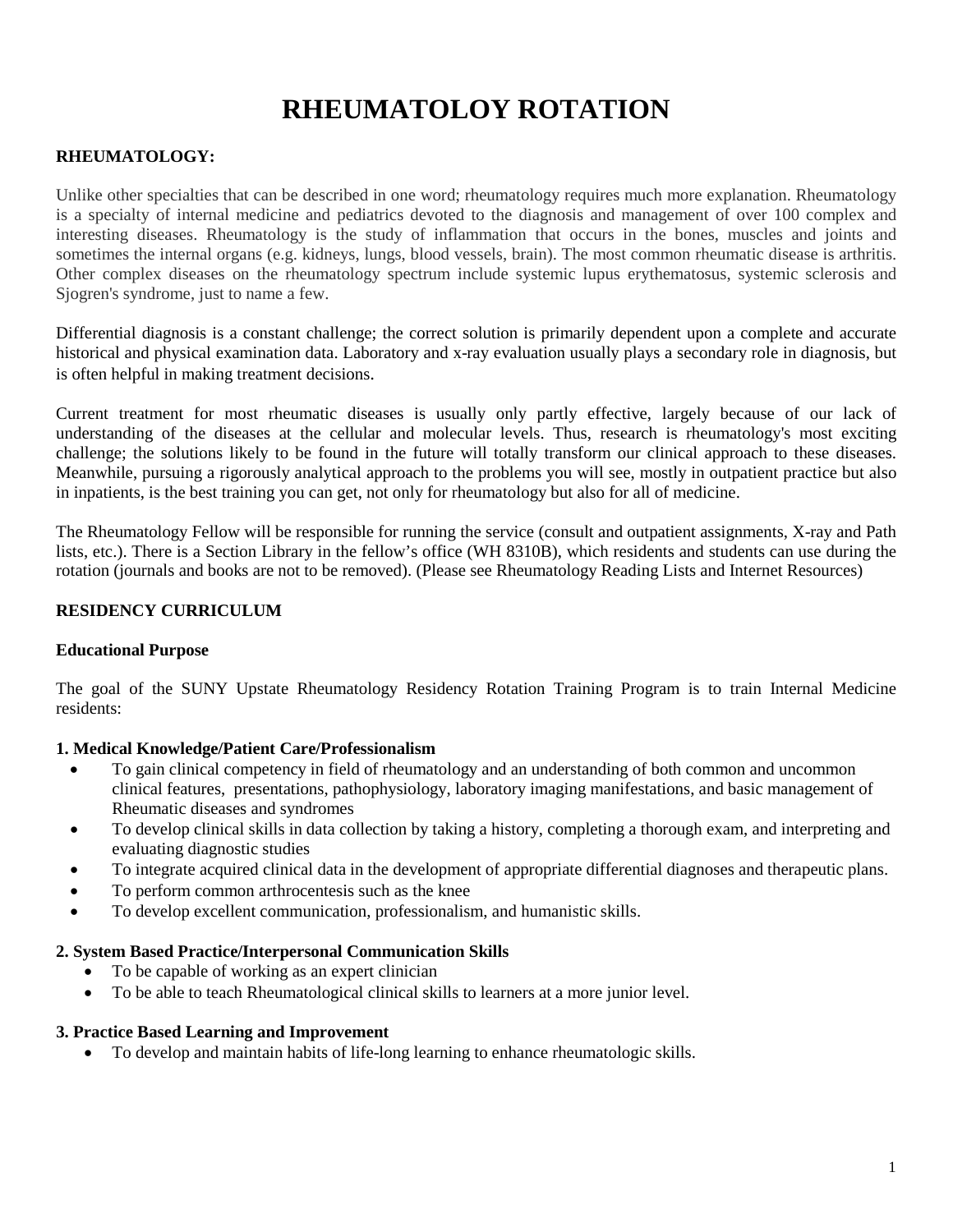## **Rheumatologic Diseases and Syndromes**

Residents will learn about rheumatoid arthritis, systemic lupus erythematosus, systemic sclerosis and related syndromes, sjogren syndrome, vasculitis, seronegative spondylarthopathies, osteoarthritis, infectious arthritis, gout and fibromyalgia. They will also be exposed to polymyositis and other rarer connective tissue diseases, other crystal induced synovitis, other non-articular rheumatic diseases, non-surgical exercise-related injury, other systemic diseases with rheumatic manifestations, metabolic bone disease including osteoporosis, joint surgery, and rheumatologic problems requiring rehabilitation therapy.

## **Clinical and Procedural Skills**

Residents will be exposed to the following aspects of Rheumatologic Diseases and Syndromes:

- Clinical features and presentations
- Pathophysiology
- Laboratory and imaging manifestations

Residents will learn the following clinical skills:

- Competency in the unique characteristics of taking a rheumatologic history
- Performance of a brief and thorough examination of the joints and other musculoskeletal structures
- Evaluation and interpretation of laboratory and imaging studies
- Methods of formulating an appropriate differential diagnoses and therapeutic plan.
- Management of common rheumatologic diseases
- Procedural skills necessary for common joint aspirations and injections, such as the knee and tendon/bursa injection.

## **Outpatient Rheumatology Experience:**

Adult arthritis outpatient sessions are held on Monday and Wednesday afternoons (UHCC, Firm C), and Tuesday morning and afternoon at the VA Hospital (2East). The optional Pediatric Arthritis Outpatient Session is held Friday afternoons (805 Physicians Office Building) - Dr. William Hannan and Dr. Caitlin Sgarlat are the Pediatric Attendings. Sessions vary in how many learners can be accommodated. The fellow in charge will determine assignments.

Students and residents should work up new patients preferentially. Most of these are direct referrals and will require a complete work-up similar to that done in General Internal Medicine. All patients, both new and revisits will be presented to and reviewed with an Attending. Residents should identify all problems, work out the differential diagnosis, and have a plan for diagnostic evaluation and therapeutic management. Specific questions should be discussed with the Attending. More general questions will be handled in the post-clinic conference.

There are no routine tests or imaging studies, but the Arthritis Panel (ANA, ANA specificity, rheumatoid factor, CCP Ab, ESR, CRP, uric acid) is commonly ordered at UH. Joint aspirations and injections, and synovial fluid analysis are frequently done. After training, the resident seeing the patient may perform these under supervision of the Attending.

For new patients: the chart note should be a complete work-up, specifying differential diagnosis, diagnostic and management plans. For returning patients: the chart note should briefly summarize the illness, and focus on changes since the previous visit, current status of the disease, and diagnostic and therapeutic plans. Try to make the plan as clear as possible for those who follow you. At UHCC residents and fellows type their note in epic. Be sure to send copies to the referring physician and other MD's involved with the patient. Also be sure to document the Attending's role, and leave space for their written note and signature. The Attending will typically also dictate/type a short note for the referring physician on new patients, and on all patients seen with residents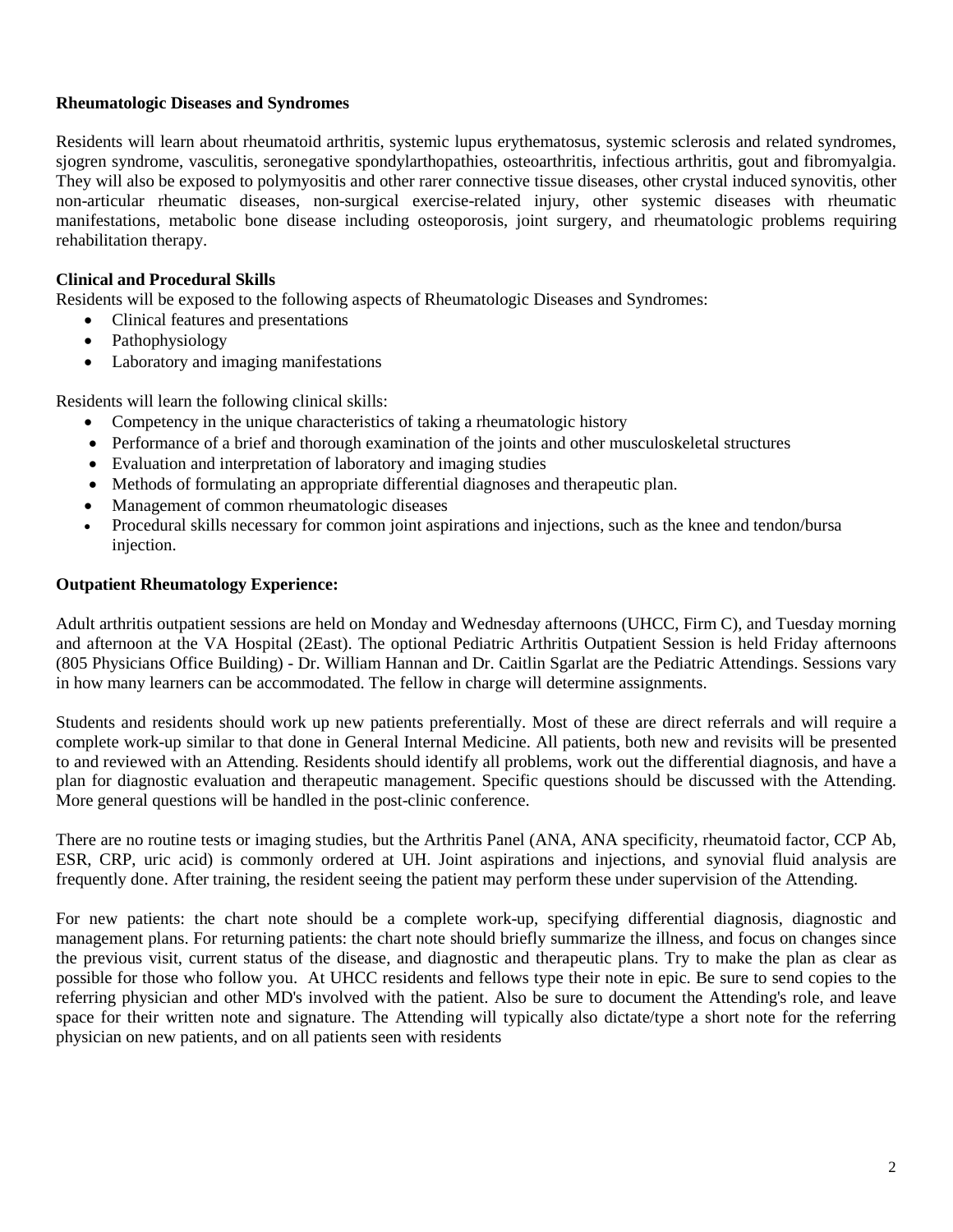## **Inpatient Rheumatology Experience**

Consultation requests are directed to the Rheumatology fellows. Patients are admitted from all THREE hospitals (SUNY Upstate Medical University, Crouse Irving Memorial Hospital and the Veterans Administration Hospital), as well as continued follow-up of these patients for as long as indicated during their hospitalization. The consultation will come from the Internal Medicine and other services, also in the special care units and the Emergency Room. The Fellow should divide the consults between themselves, the residents and students, supervising the latter. The patient is then presented to the Consult Attending, if necessary on that day, but otherwise at scheduled morning rounds. A complete note should be written by the trainee working up the case, and thereafter regular follow-up notes; space should be left for the Attending's note. Residents initial notes should be reviewed and signed by the Attending before being placed in the chart. Follow-up patients should be seen by the responsible learner morning rounds.

The resident will perform literature searches when needed for evaluation or management of the patient. The resident will be exposed to an understanding of the indications and contraindications, techniques and possible complications of arthrocentesis, as well as skill in educating patients and obtaining informed consent for procedures, and interpretation of results. Close faculty supervision is provided for all resident activities, with a strong emphasis on developing logical analysis and independent decision-making skills.

For interested residents, basic rheumatology skills in the pediatric age group can be learned at an optional pediatric outpatient sessions on Fridays once a week.

Residents also enhance their cognitive and clinical skills in the variety of formal teaching conferences listed below, at which they are encouraged to participate actively in various ways. Residents are also encouraged to teach the more junior learners including medical students and lower PGY level residents.

## **Resident Evaluations:**

The Section of Rheumatology adheres to Internal Medicine Departmental policy which reflects hospital policy as well as federal, state, and local laws which require continued and direct supervision of house staff activities especially regarding patient care. Immediate verbal feedback is given in the outpatient and inpatient settings regarding diagnostic evaluations and management proposals. Formal written evaluations made by the attending are sent thru the web-based MedHub evaluation system at the conclusion of each house officer's rotation. The section on Evaluation Processes of the Core Residency Program should be reviewed for more details.

<http://www.upstate.edu/medresidency/current/evaluation.php>

## **Rheumatology Reading Lists and Internet Resources:**

The Primer on the Rheumatic Diseases is recommended for reading about the patients you see. By the end of the rotation, you should have finished at least all the major diseases. Students will have received the Primer during Pathology. Residents who do not have the current edition can obtain one from the Section.

Primer on the Rheumatic Diseases (13th edition, J. H. Klippel, M.D. Ed., Arthritis Foundation, Atlanta, 2008) :

- Chapter 2 Evaluation of the patient
- Chapter 3 Musculoskeletal Signs & Symptoms
- Chapter 6 Rheumatoid Arthritis
- Chapter 8 Psoriatic Arthritis
- Chapter 9 Ankylosing Spondylitis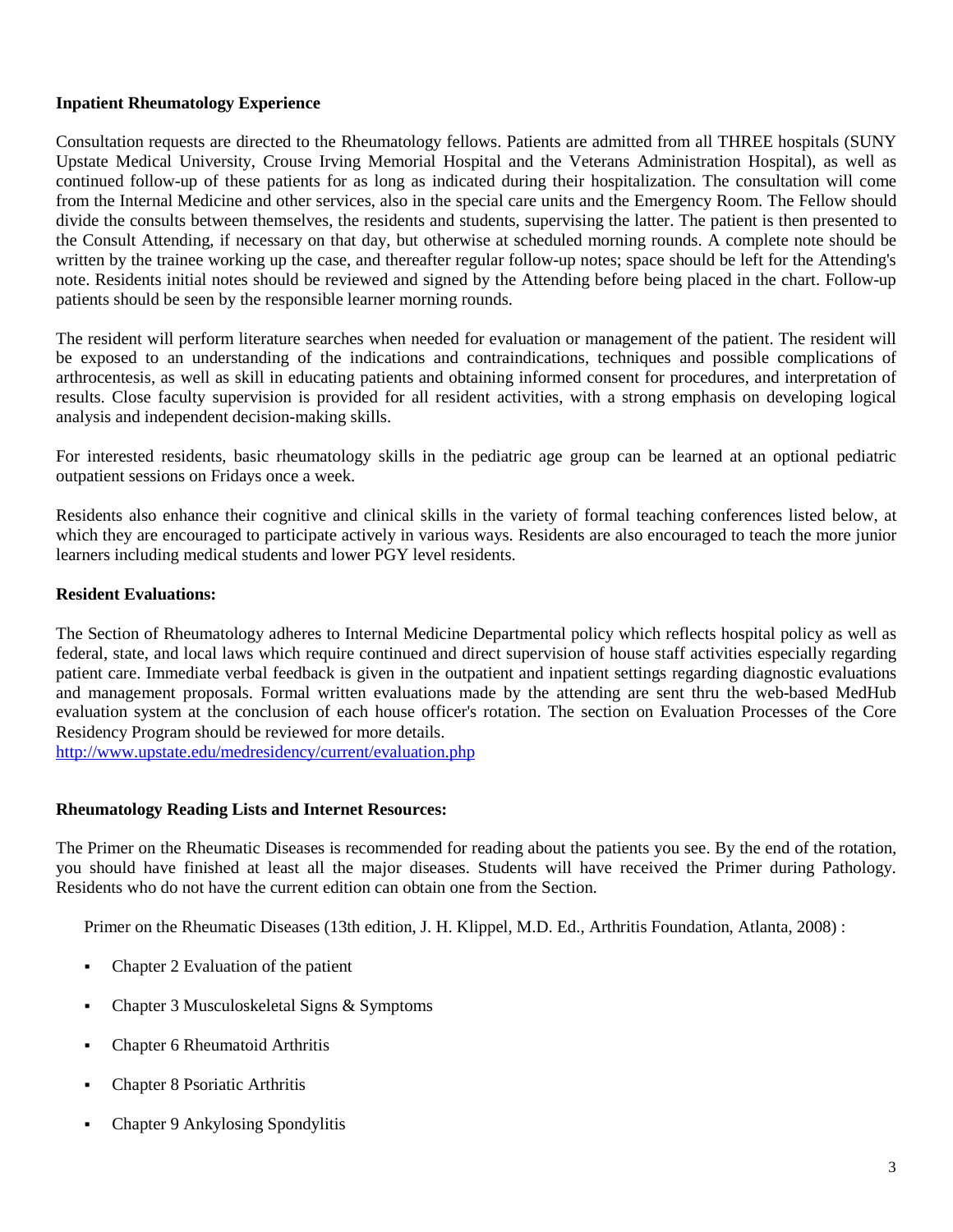- Chapter 11 Osteoarthritis
- Chapter 12 Gout
- Chapter 14 Infectious Disorders
- Chapter 15 Systemic Lupus Erythematosus
- Chapter 16 Antiphospholipid Syndrome
- Chapter 17 Systemic Sclerosis
- Chapter 19 Metabolic Myopathies
- Chapter 21 Vasculitides
- Chapter 43 Operative Treatment of Arthritis
- Chapter 44 Complementary and Alternative Therapies

This comprises approximately 200 pages and contains an essential knowledge core. The remainder of the 500 page Primer would all be very useful material as well, particularly for Board exam preparation.

For a more detailed discussion of the topics please go to the ACR Student-Resident Learner Page <http://www.rheumatology.org/I-Am-A/Student-Resident>

## **TEACHING ROUNDS AND CONFERENCES**

**Consultation rounds** will be held Mondays, Wednesdays and Friday mornings; new and follow-up inpatients will be presented and discussed.

## The **Wednesday A.M. Rheumatology Scientific Lab Conference/Journal Club**

The weekly Scientific Lab Conference Sessions/Journal Clubs focuses on current rheumatic disease research both internally and externally.

The **Thursday A.M. Rheumatology Conference** will address specific topics or interesting cases, sometimes with a guest speaker. Local rheumatologists also attend and participate in the discussion. At regularly scheduled intervals, this conference combines with Pathology (Dr. Steve Landas), and Radiology (Dr. Mark Levinsohn);

## The **Friday Didactic Sessions**

Residents are **REQUIRED** to attend and potentially present at the weekly didactic conferences focusing on the scientific basis of Rheumatic Diseases. The schedule of sessions will follow along the topics listed for the ACR In-Training exam. For each Rheumatologic disease there will be a presentation and discussion on its pathophysiology, manifestations, treatments, and updates. The attending on call will assign the topic on Monday for the Friday presentation. The consult attending can also change the topic according to their discretion based of their cases on consult and outpatient services.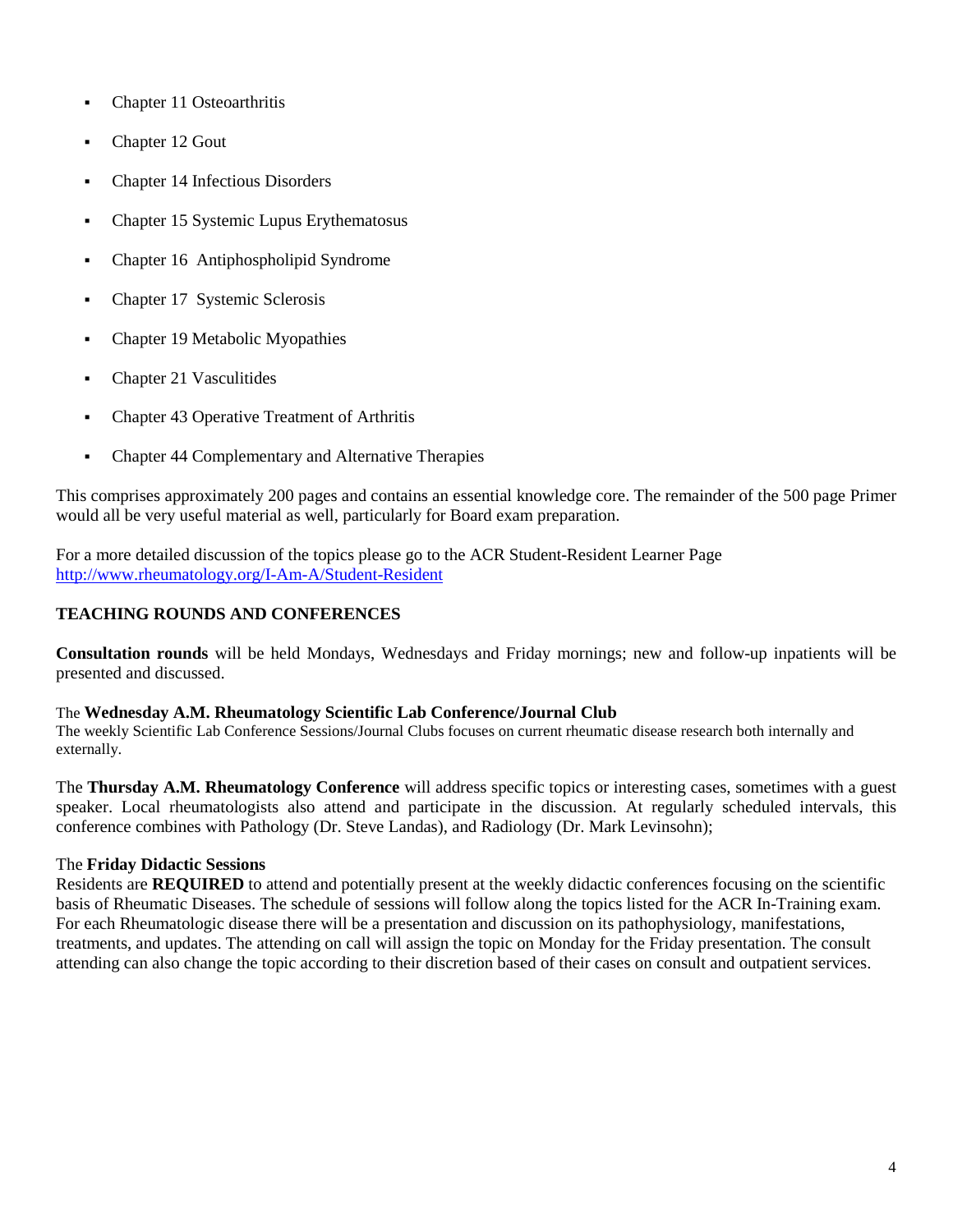## **Check List for a Joint Aspiration/Joint Injection**

## **Preparation**

Povidone iodine swab stick - 3 for each site Alcohol swabs - 10 Gloves size 7 Bandaid - 2 Gauze 4x4 - 2

## **Needles**

For injection of local anesthetic - 25G ½ inch Aspiration - 25G 1 ½ inch Injection steroid - 25G 1 ½ inch

## **Syringes**

To inject local anesthetic - 5cc For aspiration - 20cc or larger depending on size of joint

## **Medications**

Ethyl chloride spray Lidocaine 1 % or 2 % Depomedrop 80 mg for large joints, 20-40 mg for smaller joints

## **Tubes for sending sample**

Green – crystal Purple – cells Red – culture, gram stain

# **How to order Rheumatology Tests**

Immunofluorescence ANA Antinuclear antibody DVVT DVV Hexphase Hexphase Beta 2 glycoprotein B2 glycoprotein Complements C3, C4<br>SPEP protein

ANA specificity ANCA Neutrophil cytoplasmic antibody protein electrophoresis, serum

## **SUMMARY OF RESIDENT AND STUDENT RESPONSIBILITIES**

- Provide prompt (within 24 hours) inpatient consultations and appropriate follow-up.
- Attend ALL assigned outpatient sessions.